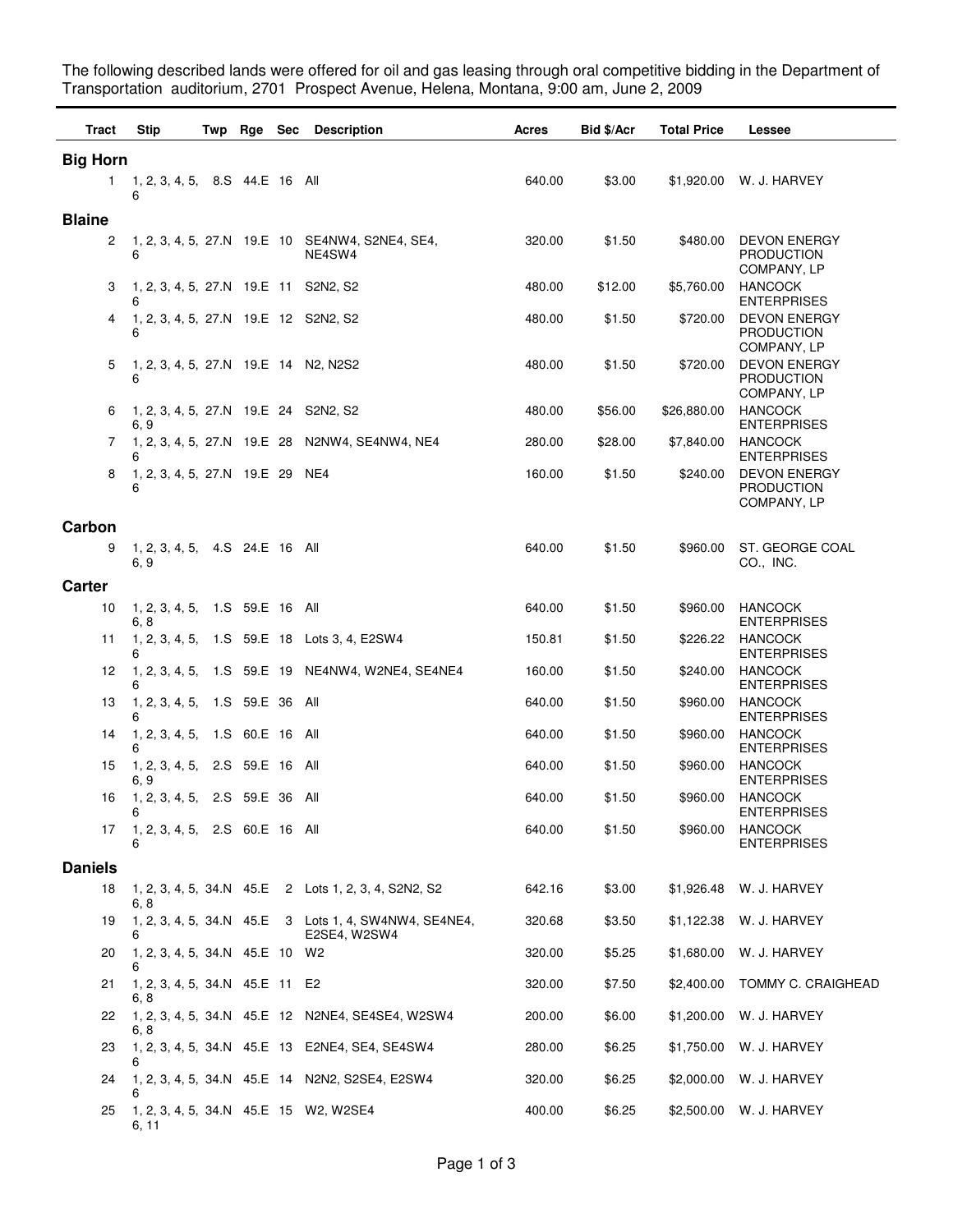| <b>Tract</b>  | <b>Stip</b>                                   | Twp |  |  | Rge Sec Description                                      |         | Acres  | Bid \$/Acr | <b>Total Price</b> | <b>Lessee</b>           |
|---------------|-----------------------------------------------|-----|--|--|----------------------------------------------------------|---------|--------|------------|--------------------|-------------------------|
| 26            | 1, 2, 3, 4, 5, 34.N 45.E 22 All<br>6, 11      |     |  |  |                                                          |         | 640.00 | \$6.25     | \$4,000.00         | W. J. HARVEY            |
| 27            | 1, 2, 3, 4, 5, 34.N 45.E 23 All<br>6, 11      |     |  |  |                                                          |         | 640.00 | \$10.00    | \$6,400.00         | TOMMY C. CRAIGHEAD      |
| 28            | 6, 11                                         |     |  |  | 1, 2, 3, 4, 5, 34.N 45.E 24 NE4NW4, N2NE4, S2            |         | 440.00 | \$7.00     | \$3,080.00         | W. J. HARVEY            |
| 29            | 1, 2, 3, 4, 5, 34.N 45.E 25 All<br>6, 11      |     |  |  |                                                          |         | 640.00 | \$12.25    | \$7,840.00         | W. J. HARVEY            |
| 30            | 1, 2, 3, 4, 5, 34.N 45.E 26 All<br>6, 11      |     |  |  |                                                          |         | 640.00 | \$12.75    | \$8,160.00         | W. J. HARVEY            |
| 31            | 1, 2, 3, 4, 5, 34.N 45.E 27 NE4, S2<br>6      |     |  |  |                                                          |         | 480.00 | \$11.75    | \$5,640.00         | W. J. HARVEY            |
| 32            | 1, 2, 3, 4, 5, 34. N 45. E 34 N2N2, S2        |     |  |  |                                                          |         | 480.00 | \$10.50    | \$5,040.00         | TOMMY C. CRAIGHEAD      |
| 33            | 1, 2, 3, 4, 5, 34.N 45.E 36 All<br>6, 8       |     |  |  |                                                          |         | 640.00 | \$20.00    | \$12,800.00        | TOMMY C. CRAIGHEAD      |
| 34            | 6, 8                                          |     |  |  | 1, 2, 3, 4, 5, 34.N 46.E 8 N2, SE4, E2SW4                |         | 560.00 | \$11.00    | \$6,160.00         | W. J. HARVEY            |
| 35            | 1, 2, 3, 4, 5, 34.N 46.E 16 All<br>6, 8       |     |  |  |                                                          |         | 640.00 | \$11.00    | \$7,040.00         | W. J. HARVEY            |
| 36            | 6                                             |     |  |  | 1, 2, 3, 4, 5, 34.N 46.E 17 N2, W2SW4                    |         | 400.00 | \$11.00    | \$4,400.00         | W. J. HARVEY            |
| 37            | 6                                             |     |  |  | 1, 2, 3, 4, 5, 34.N 46.E 19 Lot 1, E2NW4, E2NE4          |         | 197.79 | \$11.00    | \$2,175.69         | TOMMY C. CRAIGHEAD      |
| 38            | 6, 7                                          |     |  |  | 1, 2, 3, 4, 5, 34. N 46. E 20 NW4, SE4NE4, NE4SE4        |         | 240.00 | \$10.00    | \$2,400.00         | TOMMY C. CRAIGHEAD      |
| 39            | 6, 7                                          |     |  |  | 1, 2, 3, 4, 5, 34.N 46.E 21 S2NW4, N2SW4                 |         | 160.00 | \$8.00     | \$1,280.00         | W. J. HARVEY            |
| 40            | 1, 2, 3, 4, 5, 34.N 46.E 28 SW4<br>6, 11      |     |  |  |                                                          | $\star$ | 160.00 | \$7.75     | \$1,240.00         | W. J. HARVEY            |
| 41            | 6                                             |     |  |  | 1, 2, 3, 4, 5, 34.N 46.E 29 N2NE4, SW4SW4                |         | 120.00 | \$8.00     | \$960.00           | TOMMY C. CRAIGHEAD      |
| 42            | 6, 11                                         |     |  |  | 1, 2, 3, 4, 5, 34.N 46.E 30 Lots 1, 2, 3, 4, E2W2, E2    |         | 631.60 | \$6.00     | \$3,789.60         | W. J. HARVEY            |
| 43            | 6                                             |     |  |  | 1, 2, 3, 4, 5, 34. N 46. E 31 Lots 1, 2, 3, 4, E2W2, SE4 |         | 472.04 | \$5.75     | \$2,714.23         | W. J. HARVEY            |
| 44            | 6                                             |     |  |  | 1, 2, 3, 4, 5, 34.N 46.E 32 SW4SE4, NW4SW4, S2SW4 *      |         | 160.00 | \$5.25     | \$840.00           | W. J. HARVEY            |
| 45            | 6, 11                                         |     |  |  | 1, 2, 3, 4, 5, 34.N 46.E 33 NW4, SW4NE4, SE4, N2SW4 *    |         | 440.00 | \$11.75    | \$5,170.00         | W. J. HARVEY            |
| 46            | 6                                             |     |  |  | 1, 2, 3, 4, 5, 35.N 45.E 34 NW4, W2SW4                   |         | 240.00 | \$5.25     |                    | \$1,260.00 W. J. HARVEY |
|               | 47 1, 2, 3, 4, 5, 35.N 45.E 35 S2NE4, S2<br>6 |     |  |  |                                                          |         | 400.00 | \$5.25     |                    | \$2,100.00 W. J. HARVEY |
| 48            | 1, 2, 3, 4, 5, 35.N 45.E 36 All<br>6, 8       |     |  |  |                                                          |         | 640.00 | \$5.25     |                    | \$3,360.00 W. J. HARVEY |
| 49            | 6, 8                                          |     |  |  | 1, 2, 3, 4, 5, 35.N 46.E 33 E2NW4, NE4                   |         | 240.00 | \$5.25     |                    | \$1,260.00 W. J. HARVEY |
| <b>Dawson</b> |                                               |     |  |  |                                                          |         |        |            |                    |                         |
| 50            | 1, 2, 3, 4, 5, 21.N 51.E 14 S2<br>6           |     |  |  |                                                          |         | 320.00 | \$1.50     |                    | \$480.00 W. J. HARVEY   |
| 51            | 1, 2, 3, 4, 5, 21.N 51.E 16 All<br>6, 8       |     |  |  |                                                          |         | 640.00 | \$1.50     |                    | \$960.00 W. J. HARVEY   |
| 52            | 1, 2, 3, 4, 5, 21.N 51.E 36 All               |     |  |  |                                                          |         | 640.00 | \$1.50     |                    | \$960.00 W. J. HARVEY   |
| 53            | 6                                             |     |  |  | 1, 2, 3, 4, 5, 21.N 52.E 4 Lots 2, 3, S2NW4, SW4         |         | 319.62 | \$1.50     |                    | \$479.43 W. J. HARVEY   |
| 54            | 1, 2, 3, 4, 5, 21.N 52.E 16 All<br>6, 8       |     |  |  |                                                          |         | 640.00 | \$1.50     | \$960.00           | W. J. HARVEY            |
| 55            | 1, 2, 3, 4, 5, 22.N 51.E 12 S2<br>6, 8        |     |  |  |                                                          |         | 320.00 | \$1.50     |                    | \$480.00 W. J. HARVEY   |
| 56            | 1, 2, 3, 4, 5, 22.N 51.E 16 All<br>6, 11      |     |  |  |                                                          |         | 640.00 | \$1.50     |                    | \$960.00 W. J. HARVEY   |
| 57            | 1, 2, 3, 4, 5, 22.N 51.E 32 E2<br>6           |     |  |  |                                                          | $\star$ | 320.00 | \$1.50     |                    | \$480.00 W. J. HARVEY   |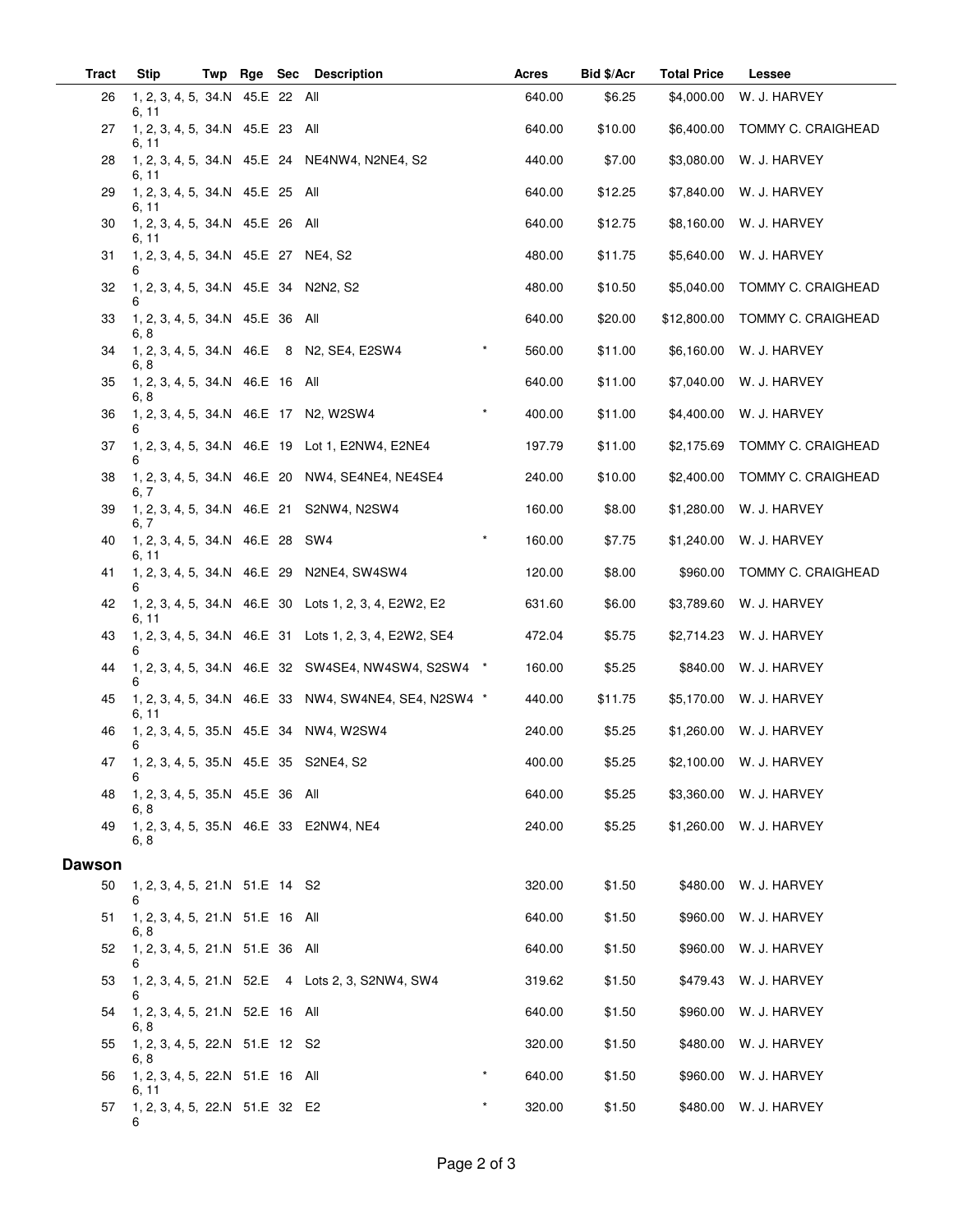| <b>Tract</b>    |    | <b>Stip</b>                              | Twp | Rge    | Sec | <b>Description</b>                                         |         | <b>Acres</b> | Bid \$/Acr | <b>Total Price</b> | Lessee                                      |
|-----------------|----|------------------------------------------|-----|--------|-----|------------------------------------------------------------|---------|--------------|------------|--------------------|---------------------------------------------|
|                 | 58 | 1, 2, 3, 4, 5, 22.N 51.E 36 All<br>6     |     |        |     |                                                            | $\star$ | 640.00       | \$1.50     | \$960.00           | W. J. HARVEY                                |
|                 | 59 | 6                                        |     |        |     | 1, 2, 3, 4, 5, 22.N 52.E 14 SE4, SE4SW4                    | $\star$ | 200.00       | \$1.50     | \$300.00           | W. J. HARVEY                                |
|                 | 60 | 1, 2, 3, 4, 5, 22.N 52.E 16 All<br>6.8   |     |        |     |                                                            | $\star$ | 640.00       | \$1.50     | \$960.00           | W. J. HARVEY                                |
|                 | 61 | 6                                        |     |        |     | 1, 2, 3, 4, 5, 22.N 52.E 28 N2NE4, SE4NE4, S2S2,<br>NE4SE4 | $\star$ | 320.00       | \$1.50     | \$480.00           | W. J. HARVEY                                |
|                 | 62 | 1, 2, 3, 4, 5, 23.N 50.E 12 S2<br>6, 10  |     |        |     |                                                            |         | 320.00       | \$1.50     | \$480.00           | W. J. HARVEY                                |
|                 | 63 | 1, 2, 3, 4, 5, 23.N 50.E 16 All<br>6     |     |        |     |                                                            |         | 640.00       | \$1.50     | \$960.00           | W. J. HARVEY                                |
|                 | 64 | 1, 2, 3, 4, 5, 23.N 50.E 36 All<br>6, 10 |     |        |     |                                                            |         | 640.00       | \$1.50     | \$960.00           | W. J. HARVEY                                |
| Glacier         |    |                                          |     |        |     |                                                            |         |              |            |                    |                                             |
|                 | 65 | 1, 2, 3, 4, 5, 35.N<br>6.12              |     | 5.W    |     | 2 SW4SW4, below the base of<br>the Swift formation         |         | 40.00        | \$2.50     | \$100.00           | <b>QUICKSILVER</b><br><b>RESOURCES INC.</b> |
|                 | 66 | 1, 2, 3, 4, 5, 35.N<br>6, 12             |     | 5.W 11 |     | NW4, below the base of the<br>Swift formation              |         | 160.00       | \$1.50     | \$240.00           | QUICKSILVER<br><b>RESOURCES INC.</b>        |
| Hill            |    |                                          |     |        |     |                                                            |         |              |            |                    |                                             |
|                 | 67 | 1, 2, 3, 4, 5, 33.N 13.E 16 All<br>6     |     |        |     |                                                            |         | 640.00       | \$1.50     | \$960.00           | NFR BEAR PAW BASIN<br><b>LLC</b>            |
| <b>McCone</b>   |    |                                          |     |        |     |                                                            |         |              |            |                    |                                             |
|                 | 68 | 1, 2, 3, 4, 5, 24.N 50.E 16 All<br>6     |     |        |     |                                                            |         | 640.00       | \$1.50     | \$960.00           | W. J. HARVEY                                |
|                 | 69 | 6, 8, 10                                 |     |        |     | 1, 2, 3, 4, 5, 24.N 50.E 36 W2, N2NE4, W2SE4               |         | 480.00       | \$1.50     | \$720.00           | W. J. HARVEY                                |
|                 | 70 | 1, 2, 3, 4, 5, 26.N 50.E 36 All<br>6, 8  |     |        |     |                                                            |         | 640.00       | \$1.50     | \$960.00           | W. J. HARVEY                                |
| <b>Richland</b> |    |                                          |     |        |     |                                                            |         |              |            |                    |                                             |
|                 | 71 | 1, 2, 3, 4, 5, 20.N 57.E 16 All<br>6     |     |        |     |                                                            | $\star$ | 640.00       | \$49.25    | \$31,520.00        | PETRO-HUNT LLC                              |
|                 | 72 | 1, 2, 3, 4, 5, 23.N 51.E<br>6, 8         |     |        |     | 2 S2N2, N2S2                                               |         | 320.00       | \$1.50     | \$480.00           | W. J. HARVEY                                |
|                 | 73 | 1, 2, 3, 4, 5, 23.N 51.E<br>6, 8         |     |        |     | 8 N <sub>2</sub>                                           |         | 320.00       | \$1.50     | \$480.00           | W. J. HARVEY                                |
|                 | 74 | 1, 2, 3, 4, 5, 23.N 51.E 36 All<br>6     |     |        |     |                                                            |         | 640.00       | \$1.50     | \$960.00           | W. J. HARVEY                                |

## *Summary by Lessor*

*Dept of Natural Resources & Conservation* 32974.7 74

\* Part of all of tract is not state-owned surface

|                          | Oil and Gas Lease Sale Summary |              |  |
|--------------------------|--------------------------------|--------------|--|
| <b>Lease Sale Totals</b> | <b>Tracts</b>                  | 74           |  |
|                          | <b>Acres</b>                   | 32.974.70    |  |
|                          | <b>Total Bid Revenue</b>       | \$213,674.03 |  |
|                          | Avg Bid Per Acre               | \$6.48       |  |
|                          |                                |              |  |